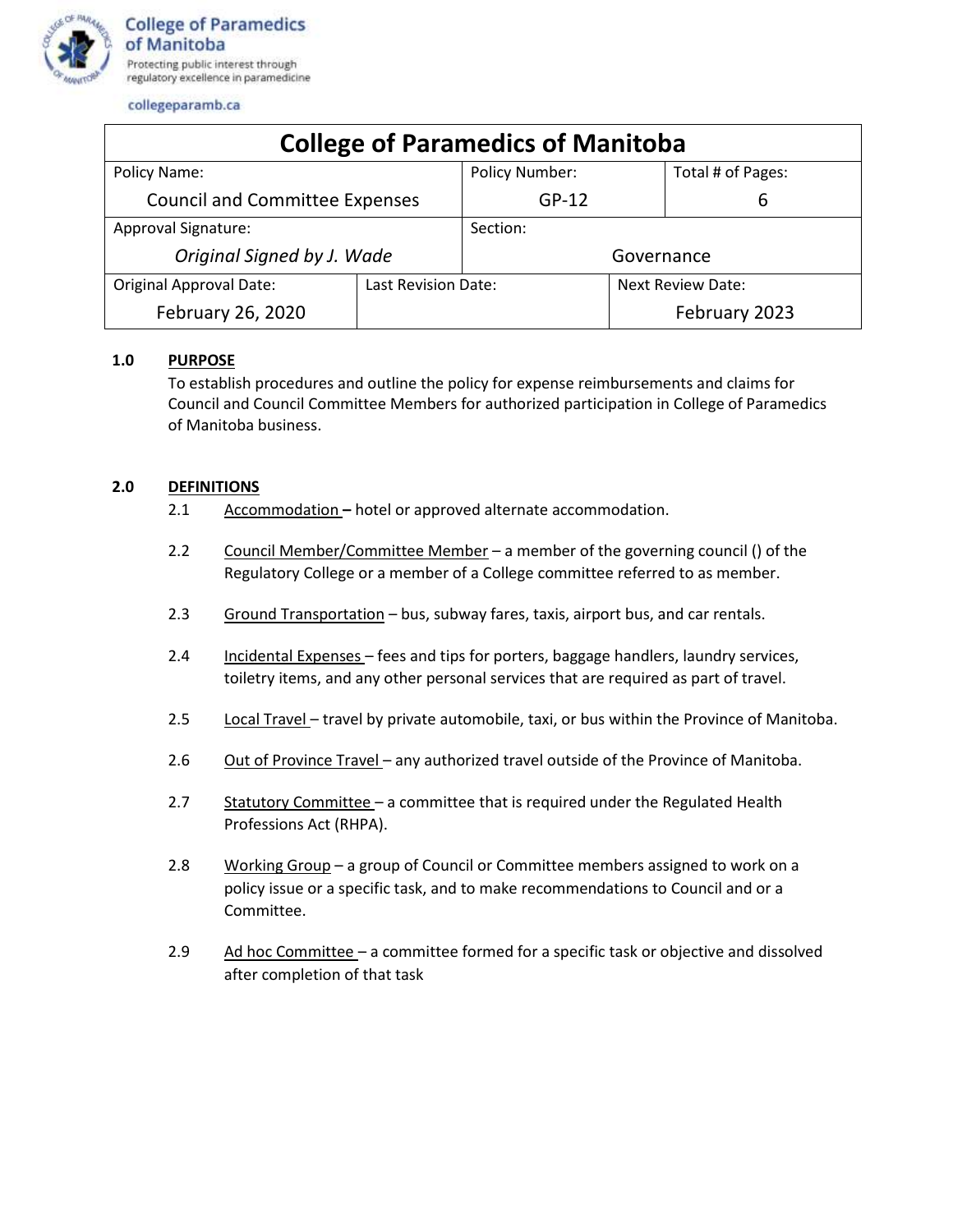

- **3.0 POLICY**
	- 3.1 The College of Paramedics of Manitoba will reimburse all reasonable expenses for Council and Council Committee Members that are incurred and directly related to attendance of meetings.
	- 3.2 Council and committee members are required to comply with implementing cost effective means of transportation, travel, accommodation, meals, parking, and incidentals deemed appropriate by the College.
	- 3.3 The College of Paramedics of Manitoba will provide honorariums to the Council Chair, Council Members, and Council Committees.

## **4.0 PROCEDURE**

## **Authorization for Travel:**

- 4.1 Council/Committee members shall not book any travel or register for conferences relating to Out of Province Travel without receipt of an authorized Travel Request Approval Form. Request for approval shall be submitted to the Executive Director/Registrar/Council Chair a minimum of (14) days prior to travel date.
- 4.2 Local travel (including local air travel) shall be reimbursed upon completion of the Expense Claim Form submitted with receipts.

## **5.0 GENERAL:**

- 5.3. All Expense Claim Forms must have detailed receipts attached, outlining items purchased and tax (s) paid.
- 5.4 Council/Committee members are only to claim their own business travel and expenses (no bundling of expenses for other Council/Committee members).
- 5.5 The College of Paramedics of Manitoba does not issue travel advances to those travelling on College business.
- 5.6 Air travel should be booked utilizing the lowest fares and most direct routes, and accommodations should not surpass a "Standard Room" rate. Car rentals are not to exceed midsize.
- 5.7 Travel expenditures for passports, travel insurance, personal equipment, and personal entertainment will not be reimbursed. Roaming charges on business cellular telephones shall be reimbursed if incurred for business purposes only.
- 5.8 Council/Committee members travelling to the U.S. or international destinations will follow the same rates, meal, and incidental allowances as in Canada, but receive reimbursement at the U.S. dollar equivalent rate.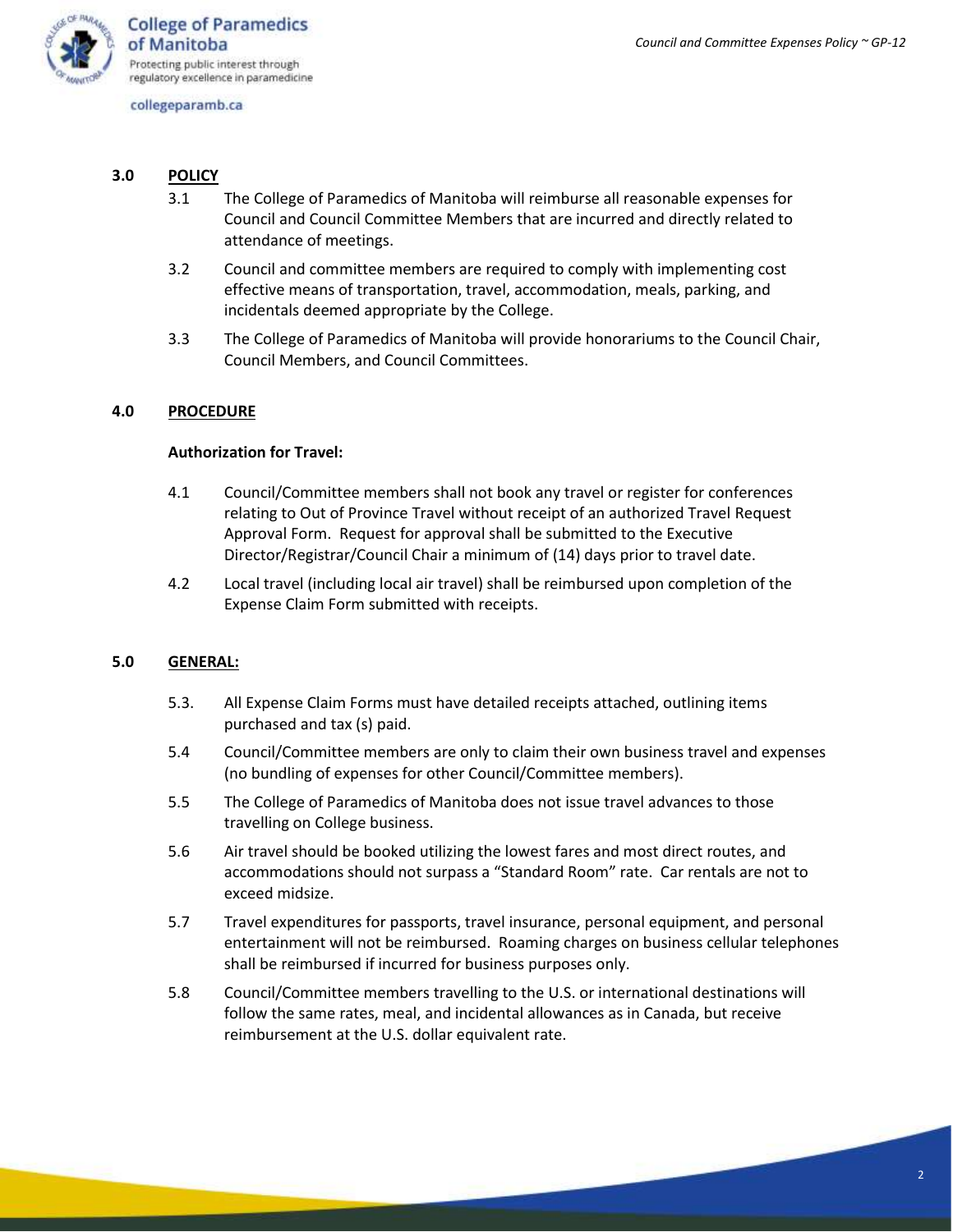

## **Vehicle:**

- 5.9 It is the sole responsibility of the Council/Committee member to provide adequate protection against risk of personal liability and property damage as a result of vehicle use. The College is assuming no liability to indemnify the user for any personal loss or injury which may be sustained in the operation of a vehicle.
- 5.10 Automobile travel will be reimbursed at a prescribed rate based on the approved Provincial government kilometer rate and the most direct travel route calculated using Google Maps.
- 5.11 Parking and traffic violations will not be reimbursed and are at the expense of the Council/Committee member.
- 5.12 Taxi and bus fares with receipts will be reimbursed to Council/Committee members for business travel.
- 5.13 A personal automobile may be used for out of town travel when other transportation is unavailable, or it is deemed an efficient and practical method. Reimbursement shall not exceed the amount that would have been paid if the Council Member had booked a commercial carrier. Documentation must be provided reflecting the price of travel via commercial carrier.
- 5.14 Where Council/Committee members elect to use a personal automobile between residence and station or airport, the Council/Committee member may claim a kilometer allowance and parking with the total amount not to exceed the equivalent cost of a taxi.
- 5.15 Rental vehicles may be used by Council/Committee members when this method of transportation is economical and practical. Evidence should be obtained from the rental agency showing that the vehicle is properly registered, and the agency is providing public liability insurance on the vehicle. If such evidence cannot be obtained, an alternate agency should be used. Council/Committee members are responsible for making car rental reservations using their own personal credit card.

## **Parking:**

5.16 Parking expenses incurred by Council/Committee members for College business will be reimbursed upon submission of receipts.

## **Air Travel:**

- 5.17 Air travel should be booked a minimum of (14) days prior to the date of travel, on a common carrier in economy class. It is the Council/Committee members' responsibility to understand the airline's non-refundable ticket policy, and the purchase of cancellation insurance will not be reimbursed.
- 5.18 A fee for advanced seat selection will be reimbursed, but upgrades made for personal reasons will be at the expense of the Council/Committee member.
- 5.19 Baggage fees for one checked piece of luggage will be reimbursed to the Council/Committee member.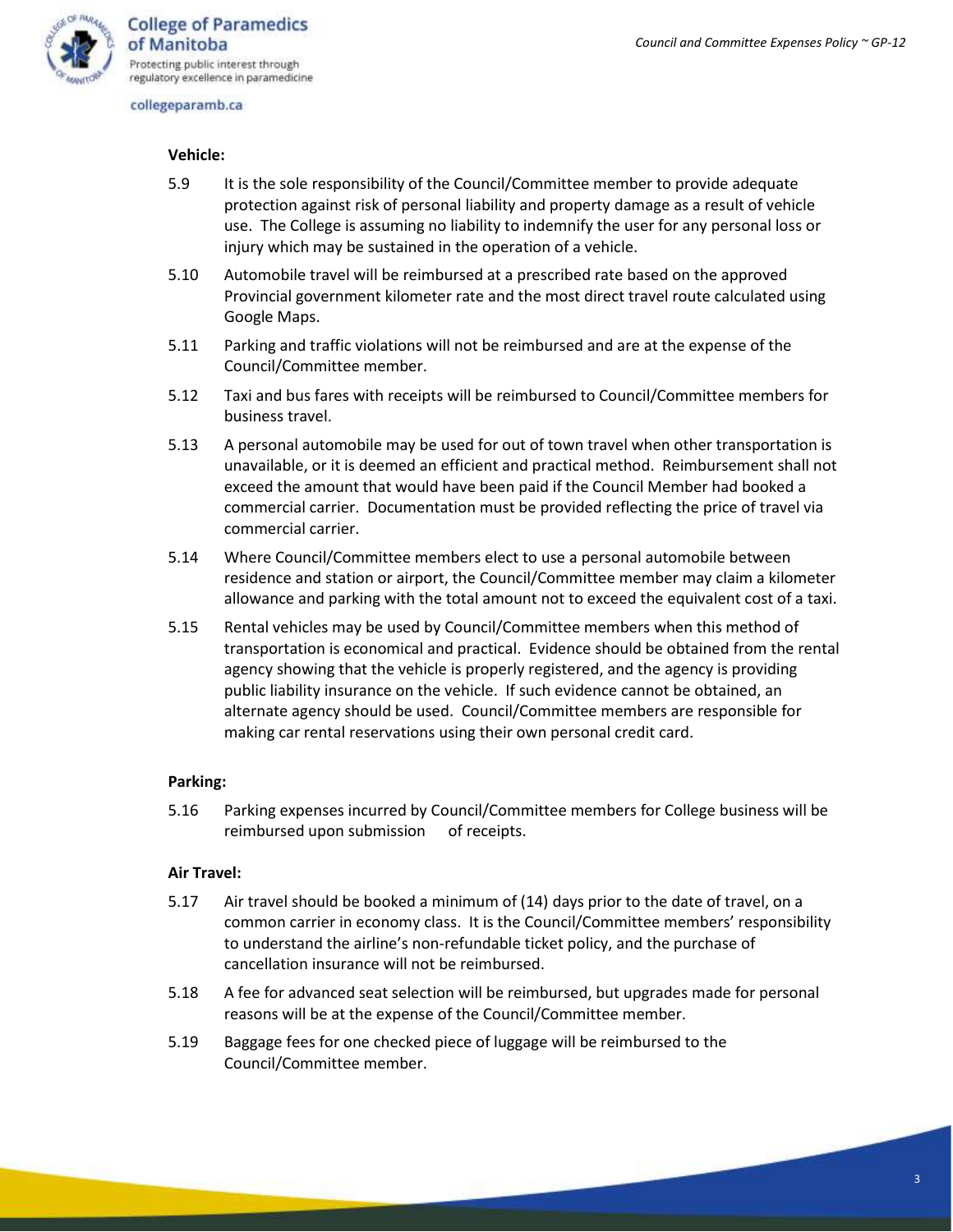

5.20 The College shall not incur additional costs to obtain frequent flyer points. Council/Committee members will not be reimbursed if they choose to use personal frequent flyer points to purchase flight tickets for College business travel.

## **Conference Registration:**

5.21 Council/Committee members shall have the option of booking conference registrations through the College or by registering directly with the conference organization. Council/Committee members registering directly with the conference organization shall be reimbursed upon submission of receipt with the Expense Claim Form.

## **Accommodations:**

- 5.22 Hotel reservations may be booked by the Council/Committee member using her/his own personal credit card.
- 5.23 Council/Committee members may choose to stay in private accommodations with reimbursement of \$50.00/night.
- 5.24 Council/Committee members will be reimbursed for the cost of accommodations (room and taxes only). Council/Committee members are responsible for any personal/in-room charges with the exception of telephone and internet charges utilized for College business.

## **Travel Accident and Health Insurance Coverage:**

5.25 Council/Committee members are responsible to confirm and pay for travel accident and health insurance before proceeding to travel. This expense is not reimbursable by the College.

## **Meals and Incidentals:**

- 5.26 Meal expenses (excluding alcohol) will be reimbursed for each full day in travel status. When meals are provided at conferences/meetings, claims will not be accepted. Receipts must be attached to the Expense Claim Form and meal expenses are reimbursable up to the maximum per diem allowance as specified in Appendix 1. Incidental expenses must be supported with receipts, and in cases where no receipt has been issued, the authorizer will use her/his discretion regarding reimbursement.
- 5.27 For travel by common carrier, the per diem shall begin two hours before the scheduled time of departure and shall end one hour after the arrival of the carrier at the conclusion of the trip.
- 5.28 Where the Council/Committee member is away for less than 24 hours, the per diem allowance as per the Appendix is to be followed.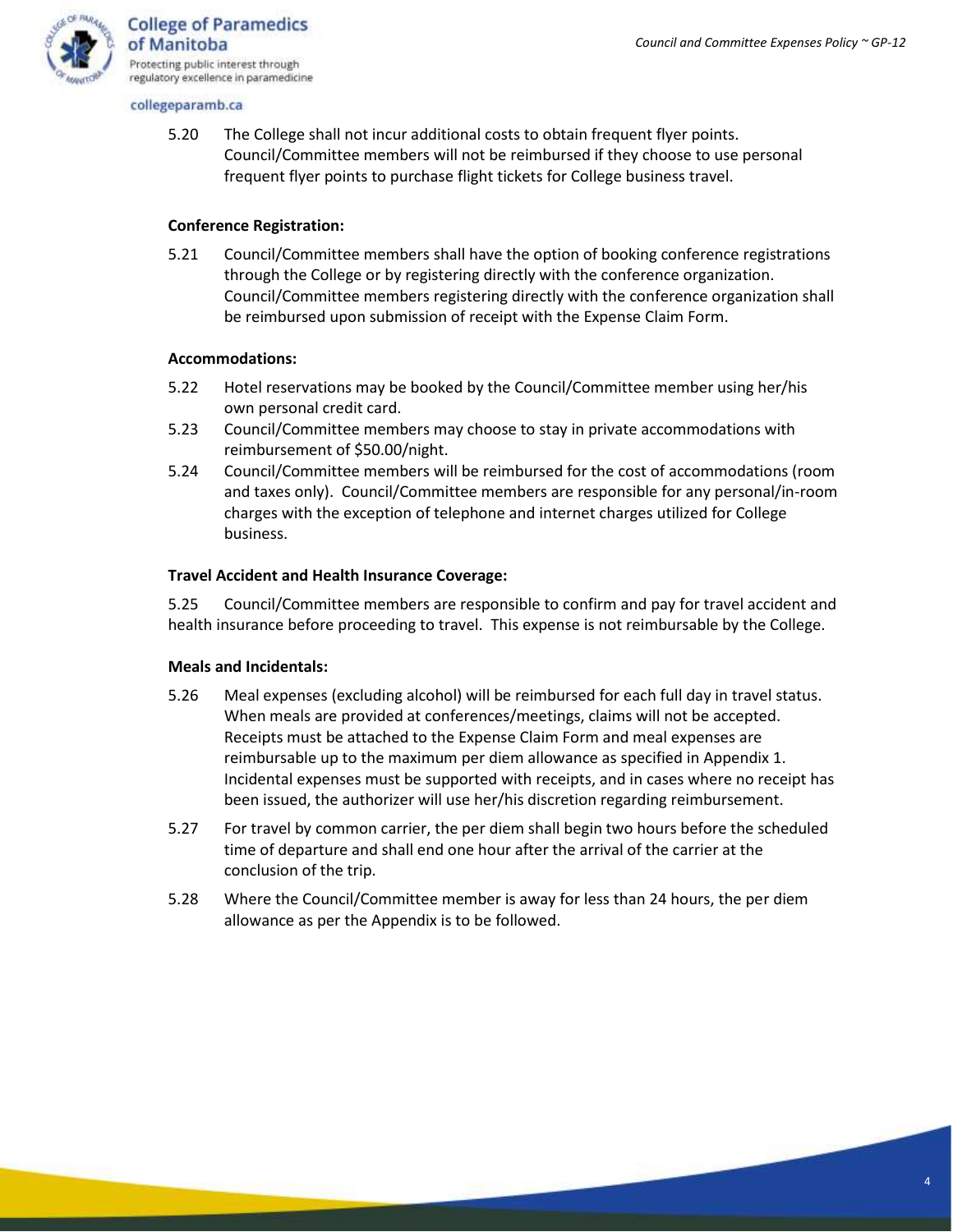

#### **Honorarium Payments**

- 5.29 Honorariums can only be claimed by members not receiving salary or compensation from their employer and not claiming salary replacement or salary reimbursement via completion of the application for honoraria.
- 5.30 Honorariums for attendance at a Council or Special Council may be claimed as follows:
	- An honorarium of \$100.00 for attendance at a Council or Special Council meeting of 1-4 hours duration
	- An honorarium of \$150.00 for attendance at a Council or Special Council meeting greater than 4 hours in duration
- 5.31 Honorariums for attendance at a Committee meeting, Ad-hoc Committee meeting, Appeal Hearing, or Inquiry Hearing may be claimed as follows:
	- An honorarium of \$100.00 for attendance as a Committee meeting, Ad-hoc Committee meeting, Appeal Hearing, or Inquiry Hearing, of 1-4 hours duration
	- An honorarium of \$150.00 for attendance at a Committee meeting, Ad-hoc Committee meeting, Appeal Hearing, or Inquiry Hearing, greater than 4 hours in duration
- 5.32 The Council Chair receives an honorarium in the amount of \$6000 annually.
- 5.33 Members of Working Groups are not eligible for honorariums but are eligible for reimbursement for expenses.
- 5.34 Business conducted as part of a Council/Committee meeting of any kind, outside of the regular meeting time, by email or other electronic means, will not be eligible for honorariums.

## **6.0 ATTACHMENTS**

Appendix 1